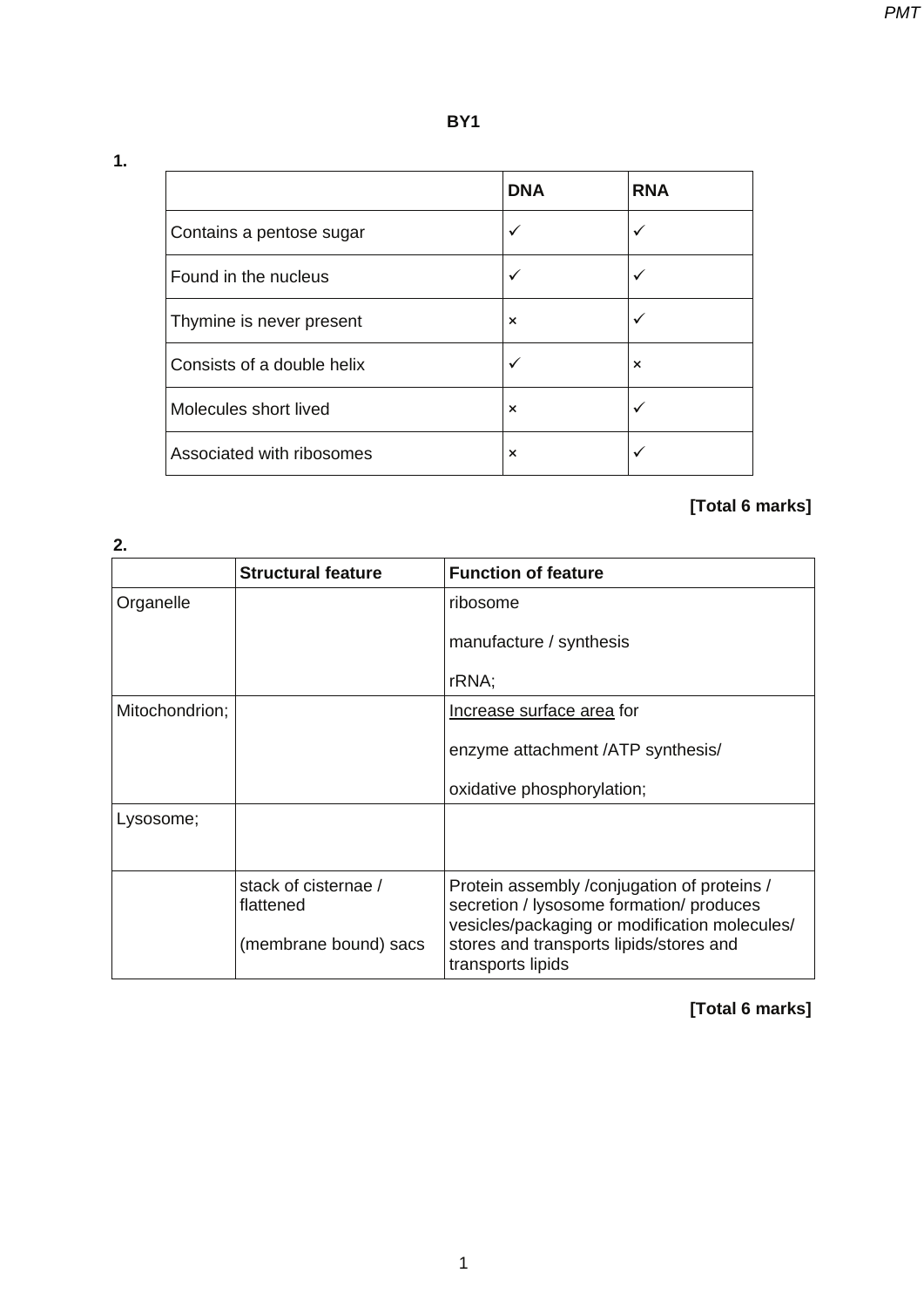*PMT*

| 3. | (a) | (i)  | alginate beads / gel membrane / meshwork of inert material /                |                   |  |
|----|-----|------|-----------------------------------------------------------------------------|-------------------|--|
|    |     |      | cellulose (not: entrapment unqualified)                                     | $[1]$             |  |
|    |     | (ii) | product easily recovered/not contaminated by enzyme;                        |                   |  |
|    |     |      | so cheaper to use;                                                          |                   |  |
|    |     |      | greater stability;                                                          |                   |  |
|    |     |      | despite variations in/higher temperature / pH;                              |                   |  |
|    |     |      | enzyme easily removed / added;                                              |                   |  |
|    |     |      | can control rate.                                                           |                   |  |
|    |     |      | more than one enzyme can be used                                            | $[3]$             |  |
|    | (b) | (i)  | allows urea to pass through;                                                |                   |  |
|    |     |      | prevents passage of blood cells / other molecules/solutes;                  |                   |  |
|    |     |      | so they can't affect results / enzyme / reduce enzyme activity. [2 max]     |                   |  |
|    |     | (ii) | absorb/ref. ammonium ions;                                                  |                   |  |
|    |     |      | converts into an electrical signal / changes chemical to electrical signal; |                   |  |
|    |     |      | to record levels of urea.                                                   | $[2]$             |  |
|    |     | (c)  | increased temperature increases enzyme activity/rate of reaction;           |                   |  |
|    |     |      | more ammonium ions formed;                                                  |                   |  |
|    |     |      | greater electrical current generated;                                       |                   |  |
|    |     |      | reference fair testing.                                                     | $[2 \text{ max}]$ |  |
|    |     | (d)  | diabetes.                                                                   | $[1]$             |  |
|    |     |      |                                                                             | [Total 11 marks]  |  |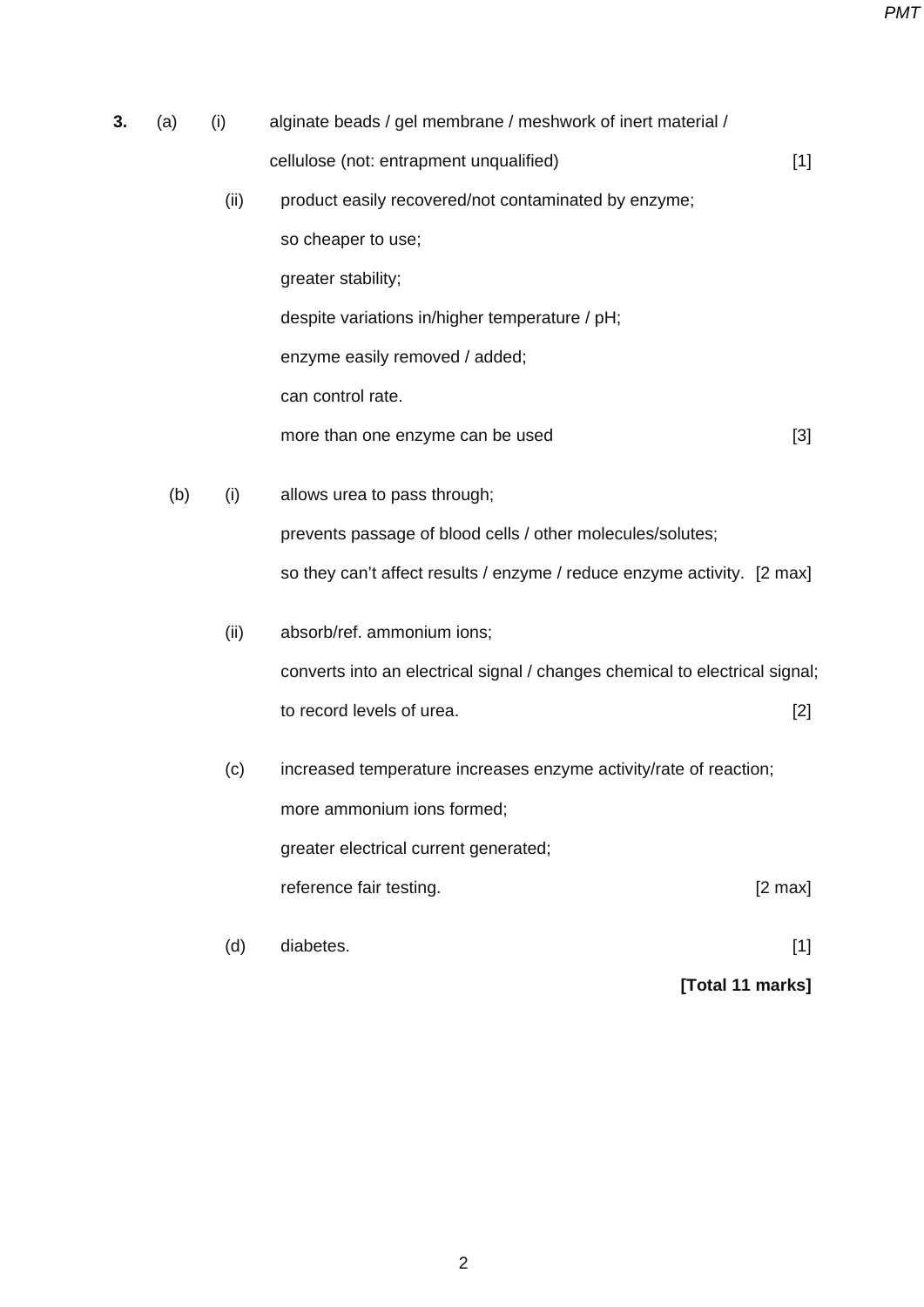*PMT*

| 4. | (a) | (i)       | arrow drawn pointing clockwise;                             | $[1]$             |
|----|-----|-----------|-------------------------------------------------------------|-------------------|
|    |     | (ii)      | segment drawn after telophase of roughly similar dimensions | $[1]$             |
|    |     |           |                                                             |                   |
|    | (b) |           | replication of DNA;                                         |                   |
|    |     |           | increase in cell size;                                      |                   |
|    |     |           | chromosomes exist as chromatids;                            |                   |
|    |     |           | replication of organelles/centrioles;                       |                   |
|    |     |           | synthesis of ribosomal material;                            |                   |
|    |     |           | synthesis of ATP;                                           |                   |
|    |     |           | synthesis of protein                                        | $[4 \text{ max}]$ |
|    | (c) | (i)       | metaphase;                                                  | $[1]$             |
|    |     | (ii)      | anaphase                                                    | $[1]$             |
|    |     | (iii)     | anaphase;                                                   | $[1]$             |
|    |     | (iv)      | prophase;                                                   | $[1]$             |
|    |     | (v)       | telophase.                                                  | $[1]$             |
|    |     |           |                                                             | [Total 11 marks]  |
| 5. |     | $(a)$ (i) | $C$ to B to A;                                              | $[1]$             |
|    |     | (ii)      | water moves down a water potential gradient / high to low;  |                   |
|    |     |           | by osmosis; (not: ref. water concentration)                 |                   |
|    |     |           | reference actual figures on diagram;                        | $[2]$             |
|    | (b) | (i)       | $\Psi$ = +1000 - 1800;                                      |                   |
|    |     |           | = - 800 <u>kPa</u>                                          | $[2]$             |

(ii) plasmolysed; [1]

cell in concentrated solution / low water potential;

water passes out;

| cytoplasm/vacuole shrinks.                | $\sqrt{2}$ max |
|-------------------------------------------|----------------|
| (not: cell membrane comes away from wall) |                |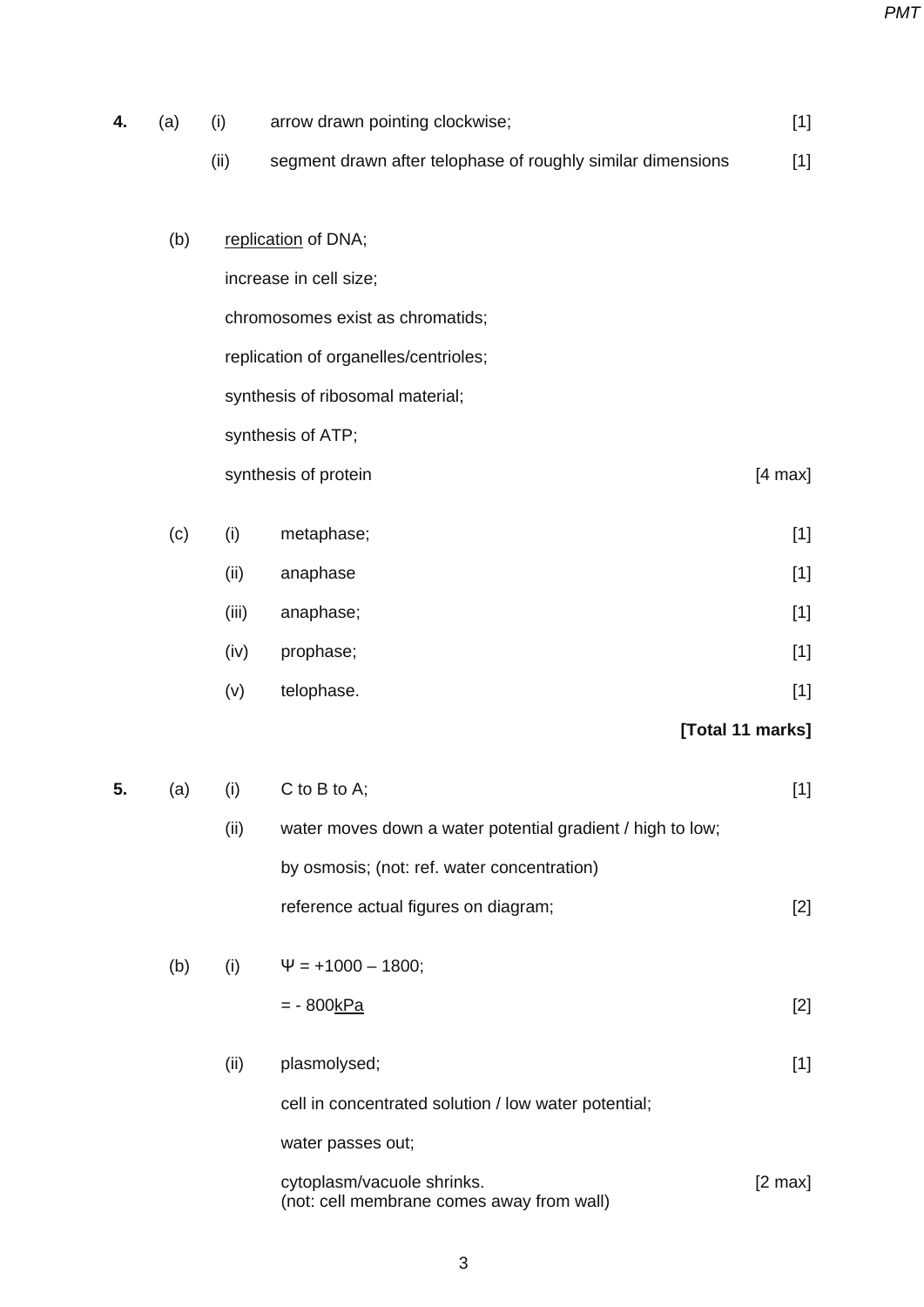|    | (c) | (i)   | water passes into cell by osmosis;                          |                   |
|----|-----|-------|-------------------------------------------------------------|-------------------|
|    |     |       | cytoplasm expands;                                          |                   |
|    |     |       | cell becomes turgid;                                        |                   |
|    |     |       | as cytoplasm / contents push against wall;                  |                   |
|    |     |       | wall inelastic / resists further expansion. (not:rigid)     | $[3 \text{ max}]$ |
|    |     | (ii)  | wilts. (not: dies)                                          | $[1]$             |
|    |     |       |                                                             | [Total 12 marks]  |
| 6. | (a) | (i)   | nitrogen containing part;                                   | $[1]$             |
|    |     | (ii)  | arrow pointing to glycosidic bond;                          | $[1]$             |
|    |     | (iii) | hydrolysis;                                                 | $[1]$             |
|    |     | (iv)  | hydroxyl groups point outwards;                             |                   |
|    |     |       | link with neighbouring chains;                              |                   |
|    |     |       | via hydrogen bonding;                                       |                   |
|    |     |       | to form microfibrils;                                       |                   |
|    |     |       | strong structure because of large number of hydrogen bonds; |                   |
|    |     |       | chains associate in groups / fibres formed;                 |                   |
|    |     |       | beta glucose units<br>ref. alternating rotation             | $[3 \text{ max}]$ |
|    | (b) | (i)   | tertiary;                                                   | $[1]$             |
|    |     | (ii)  | links between different parts of polypeptide chains;        |                   |
|    |     |       | produces a specific shape for the molecule / lysozyme;      |                   |
|    |     |       | reference to active site;                                   |                   |
|    |     |       | complementary to substrate;                                 |                   |
|    |     |       | allows enzyme - substrate complexes to form;                | $[3 \text{ max}]$ |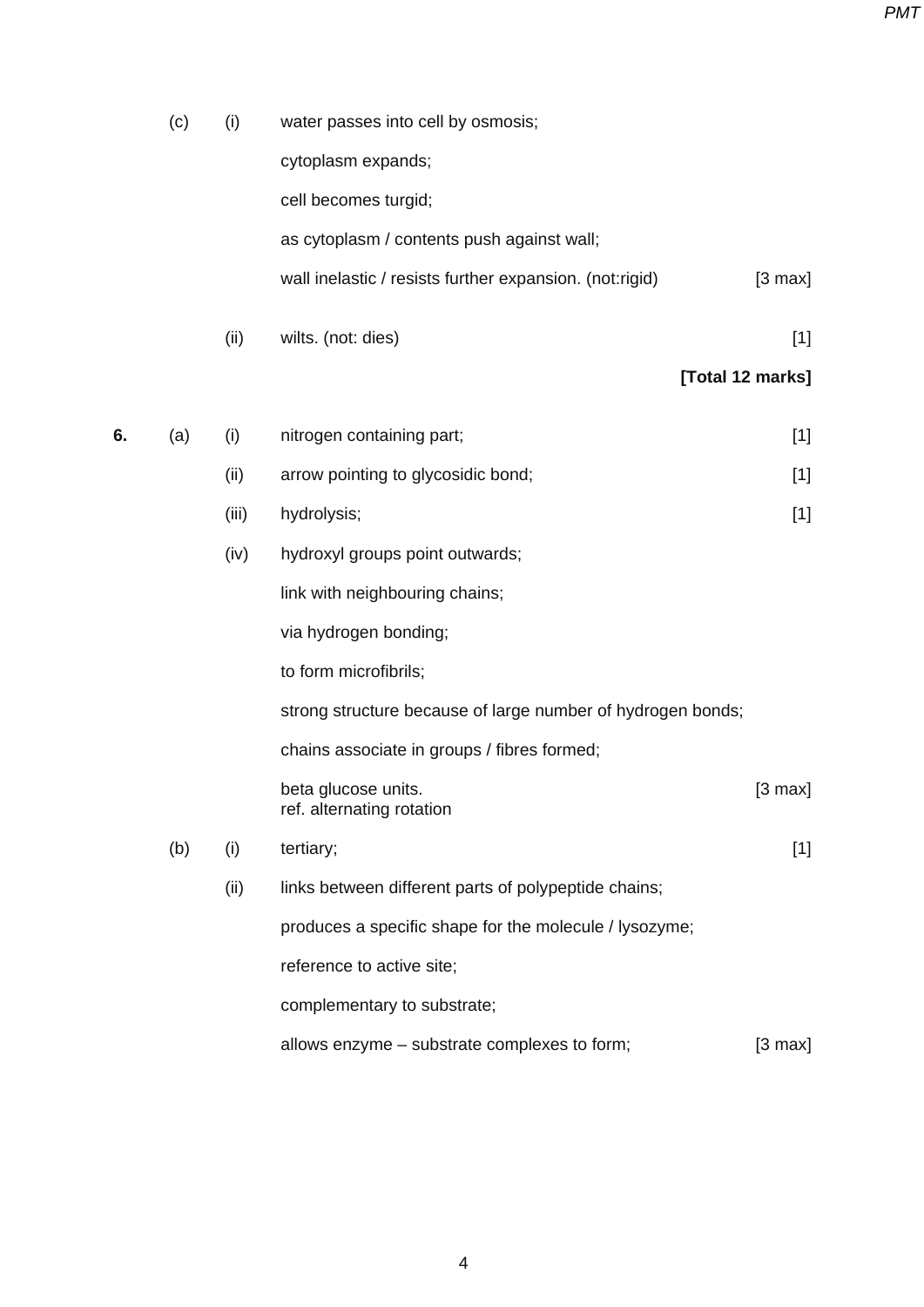| (c) | (i)  | mass/volume of tissue/sample; (not: amount/size)               |                   |  |
|-----|------|----------------------------------------------------------------|-------------------|--|
|     |      | concentration of hydrogen peroxide;                            |                   |  |
|     |      | same time intervals between measurements;                      |                   |  |
|     |      | equal volumes of hydrogen peroxide used;                       |                   |  |
|     |      | pH;                                                            |                   |  |
|     |      | temperature.                                                   | $ 2 \text{ max} $ |  |
|     | (ii) | most metabolically active;<br>produces most hydrogen peroxide; |                   |  |
|     |      | needs to be broken down because of toxicity;                   | 2 max             |  |
|     |      |                                                                |                   |  |

## **[Total 14 marks]**

| 7. | (a) | А. | Singer Nicholson / fluid mosaic model;                          | $[1]$ |
|----|-----|----|-----------------------------------------------------------------|-------|
|    |     | В. | Phospholipids / lipid bilayer;                                  | $[1]$ |
|    |     | C. | Separate contents from outside / acts as barrier;               | $[1]$ |
|    |     | D. | Phospholipid allows fat soluble substances through / selective; | $[1]$ |
|    |     | Ε. | Hydrophobic / water hating tails face each other;               | $[1]$ |
|    |     | F. | Hydrophilic / water loving heads face water / outwards;         | $[1]$ |
|    |     | G. | Carrier protein;                                                | $[1]$ |
|    |     | Н. | Used for active transport;                                      | $[1]$ |
|    |     | I. | Specific substances transported;                                | $[1]$ |
|    |     | J. | Cholesterol affects fluidity;                                   | $[1]$ |
|    |     | Κ. | Channel/carrier protein for facilitated diffusion;              | $[1]$ |
|    |     | L. | some are enzymes;                                               | $[1]$ |
|    |     | М. | Hydrophilic channels;                                           | $[1]$ |
|    |     | N  | Glycoprotein / glycolipid;                                      | $[1]$ |
|    |     | О. | For cell recognition/signalling/hormonerecognition.             | $[1]$ |
|    |     |    |                                                                 |       |

## **[Total 10 marks]**